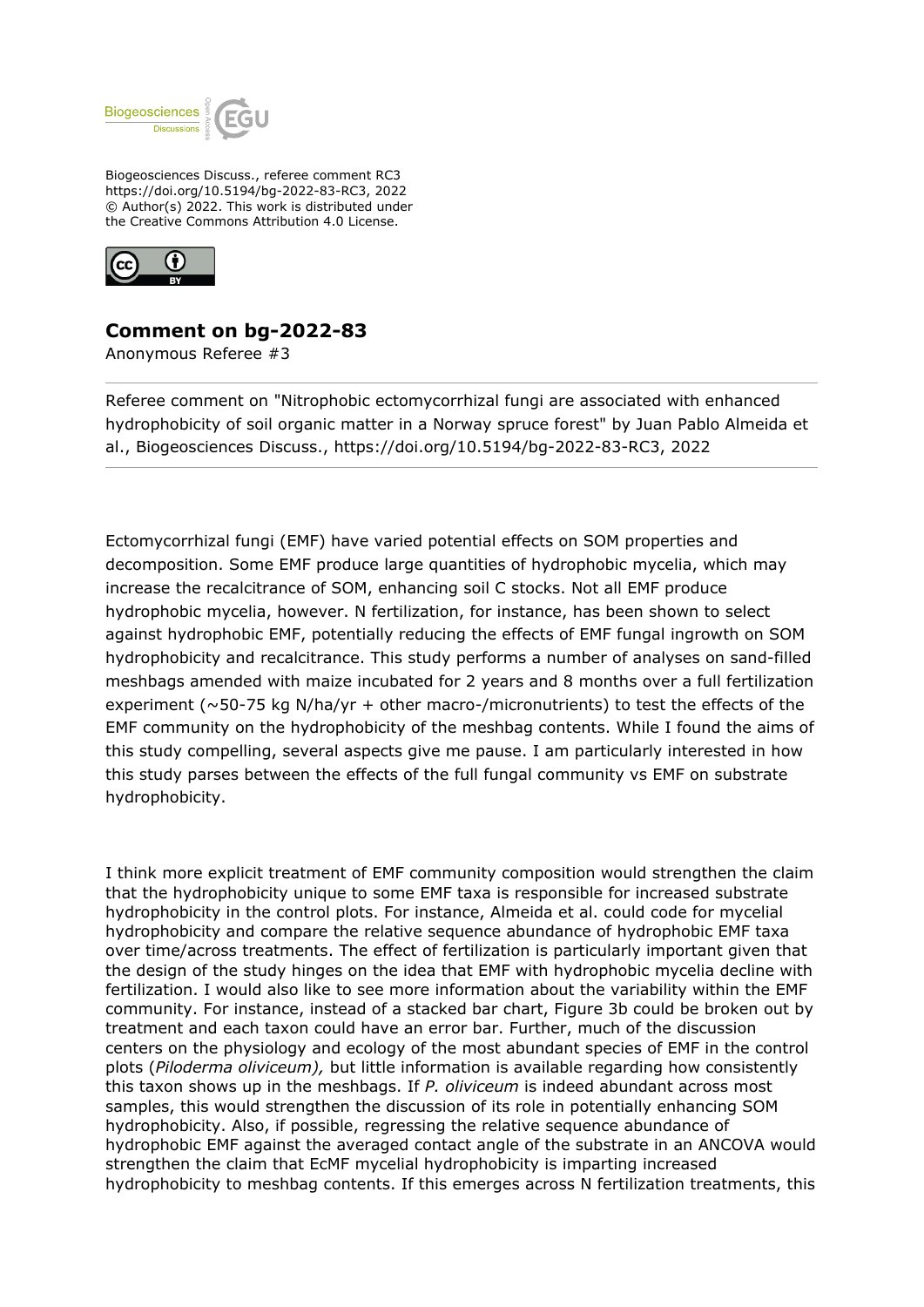would be particularly impactful.

45-47: The hydrophobicity of living EMF mycelia is framed as a possible driver of SOM hydrophobicity here, but the subsequent analyses do not address how hydrophobic vs. hydrophilic EMF differ in abundance over the fertilization treatments. Is there a way to either change this framing, or address it with further analyses?

48-50: I'm unclear about how by removing N and P from SOM, EMF activity may reduce soil C stocks. By inhibiting saprotrophic activity by outcompeting them for nutrients, wouldn't this enhance soil C stocks by reducing respiration by saprotrophic fungi (Gadgil effect)? Do you mean that EMF themselves are mineralizing C from SOM, decreasing soil C stocks?

81-83: Here, you write that you would expect higher hydrophobicity in the control vs. fertilized plots due to the higher proportion of hydrophobic species – where is this tested? Genus-level assignments on mycelial hydrophobicity are available in the literature, as well as exploration type assignments that could offer further resolution on the effect of EMF mycelial traits on substrate hydrophobicity.

235: Table 1 would benefit from indicators of significance, either between treatments or over time. I found myself asking questions like "is the decline in the contact angle in the fertilized plots over time significant?" and struggling to locate the relevant information in the text. Alternatively, it could be visualized, which would also make it easier to interpret.

258-260: Looks like you're missing figure labels (a, b, c).

272-273: Figure 2, would it be possible to make this a little cleaner (axis titles, the legend title)? Also, when the proportion of EMF reads is so low during the first two harvests, how can you attribute new C (C3 ingrowth into C4 substrate) to EMF alone? Table 1 indicates that roughly half of the "new" carbon enters the substrate by the end of the first incubation, although the proportion of EMF reads is only  $\sim 10\%$ .

296: Figure 3, could you break panel b out to provide more information about how variable the EMF community is? Also, could you provide visual information about how the traits of the EMF community (hydrophobicity and/or exploration type) may be shifting according to sequencing results?

300: How do different kinds of EMF respond to the fertilization treatment over time? Hydrophobic vs. hydrophilic genera?